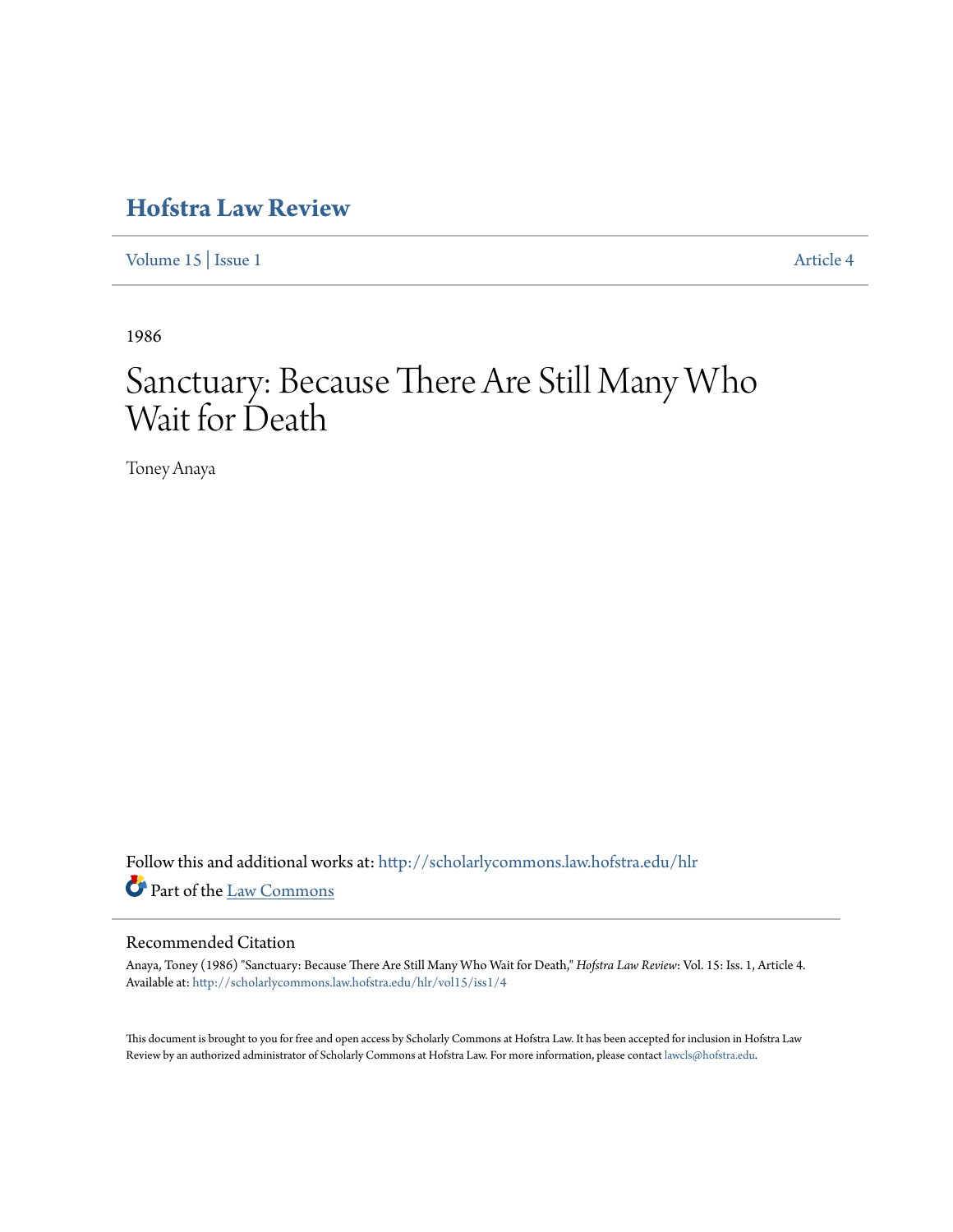## **SANCTUARY: BECAUSE** THERE ARE STILL MANY WHO WAIT FOR **DEATH**

*Toney Anaya\**

*"I could go on for hours about all the suffering the war has brought, but then I would only make myself more dejected. There is nothing we can do but wait as calmly as we can till the misery comes to an end. Jews and Christians wait, the whole earth waits; and there are many who wait for death."*

Anne Frank1

*"[My] impressions are countered by one unforgettable experience: the Nuremberg Trial. I shall never forget the account of a Jewish family going to their deaths: the husband with his wife and children on the way to die are before my eyes to this day."*

Albert Speer<sup>2</sup>

#### I. THE **PAST**

In **1939,** the United States had a chance to rescue twenty thousand children from Nazi Germany.<sup>3</sup> There was a refugee bill in Congress,<sup>4</sup> and many American families willing to sponsor the children.<sup>5</sup> The bill was defeated, with opponents arguing, inter alia, that the children would have exceeded the quota for Germans then contained in American refugee law.<sup>6</sup>

<sup>\*</sup> Governor of New Mexico, Jan. 1, 1983 - Dec. 31, 1986; B.A., 1963, Georgetown University, School of Foreign Service; J.D., 1967, American University, Washington College of Law. This Article is adapted from a speech delivered by Governor Anaya on June 26, 1986 at the National Press Club, Washington, D.C.

<sup>1.</sup> A. FRANK, **ANNE FRANK: THE** DIARY **OF A YOUNG GIRL** 77 (Doubleday ed. 1967).

<sup>2.</sup> A. SPEER, INSIDE **THE THIRD** REICH Foreword (1970).

**<sup>3.</sup>** G. **LOESCHER** & J. **SCANLAN. CALCULATED KINDNESS** XiV **(1986).**

<sup>4.</sup> S.J. Res. 64 & H.R.J. Res. 168, 76th Cong., 1st Sess. (1939), *reprinted in Hearings:* Admission of German Refugee Children Before the House Comm. on Immigration, 76th Cong., Ist Sess. 4, 183 (1939).

*<sup>5.</sup> See generally* G. LOESCHER **&** J. **SCANLAN,** *supra* note 3.

*<sup>6.</sup> See Hearings: Admission of German Refugee Children Before the House Comm. on Immigration,* 76th Cong., 1st Sess. 183-98 (1939) (statements of Agnes Waters and Francis H. Kinnicutt).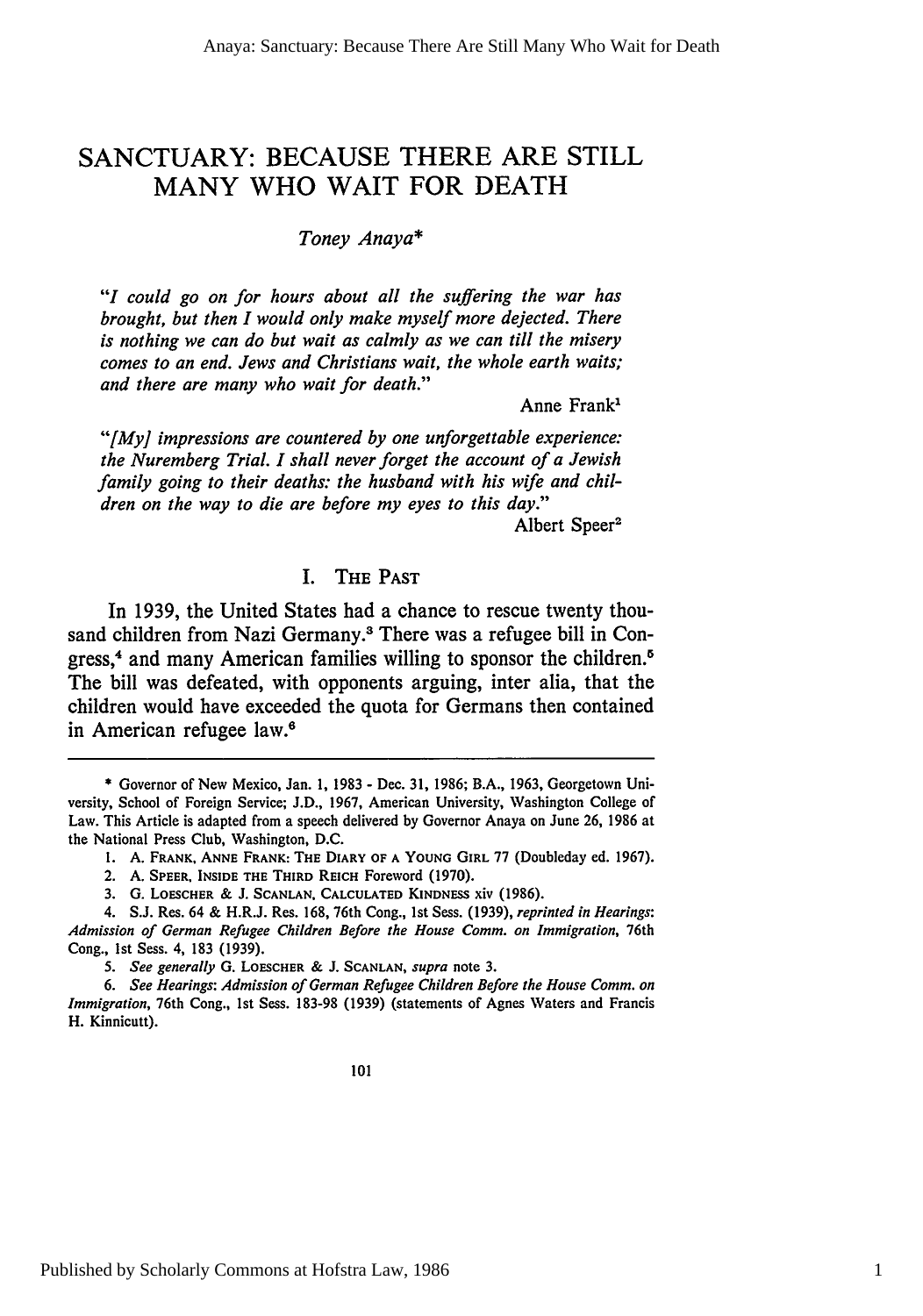### *HOFSTRA LAW REVIEW* **[Vol. 15:101** *Hofstra Law Review, Vol. 15, Iss. 1 [1986], Art. 4*

Perhaps some of those children were the ones Albert Speer heard about at his Nuremberg Trial. Unfortunately, we made a mistake half a century ago--we refused twenty thousand children sanctuary-and they paid the price.

#### II. **THE PRESENT**

Sanctuary is defined as "a place of refuge and protection" and as "a consecrated place."<sup>7</sup> It is described in current political discourse as the new Underground Railroad,<sup>8</sup> a network of religious organizations and individuals of faith who are risking their freedoms to protect Central American refugees from deportation and persecution. And it is being debated today in the churches, congresses, and courtrooms of America,<sup>9</sup> often without regard for the international context in which this movement is growing.

#### *A. New Mexico's Sanctuary Proclamation*

On Good Friday 1986, I issued a proclamation making New Mexico the first state in America to declare sanctuary.10 I took this action in the best traditions of this country, in the heritage of the Underground Railroad and the Nuremberg Trials, and in the spirit of the Easter Season and basic Judeo-Christian moral and ethical principles.

I was proud to issue a sanctuary proclamation in the one hundredth anniversary year of our Statue of Liberty, Mother of Exiles. There are many desperate people in our world, but few as desperate, as victimized, and as fundamentally exiled as the Salvadoran campesino or the Guatemalan Indian.

Judging from some of the criticism I have taken since I issued my proclamation, there seem to be many people who either do not know, or do not care: (1) that under American and international law we are *obligated* to help these refugees;<sup>11</sup> (2) that Salvadorans and

<sup>7.</sup> **WEBSTER'S THIRD NEW INTERNATIONAL DICTIONARY 2009** (P. Gove ed. **1971).**

*<sup>8.</sup> See, e.g., Deporting Dissent,* 242 **THE NATION** 539, 540 **(1986).**

*<sup>9.</sup> See, e.g.,* Cardoza-Fonseca v. INS, 767 F.2d 1448 (9th Cir. 1985), *affid,* 107 S Ct. 1207 **(1987);** United States v. Aguilar, No. CR-85-008-PHX-EHC (D. Ariz. 1986).

<sup>10.</sup> Sanctuary Proclamation, Office of the Governor (N.M. Mar. 28, 1986) (on file at Hofstra Law Review).

*ii. See* Speech by Karen Parker, Univ. of N.M. (Oct. 17, 1985) (edited transcript on **file** at Hofstra Law Review). *See also* Geneva Convention Relative to the Protection of Civil**ian** Persons in Time of War, *opened for signature* Aug. 12, 1949, 6 U.S.T. 3516, T.I.A.S. No. **3365,** 75 U.N.T.S. 287 (entered into force for U.S., Aug. 30, 1956) [hereinafter Geneva Convention]; Universal Declaration of Human Rights, G.A. Res. 217, **3** GAOR, **U.N.** Doc. 1/777 (1948); U.S. CONsT. art. vi, § **2,** cl. 2: **"[A]II** Treaties made, or which shall be made, under the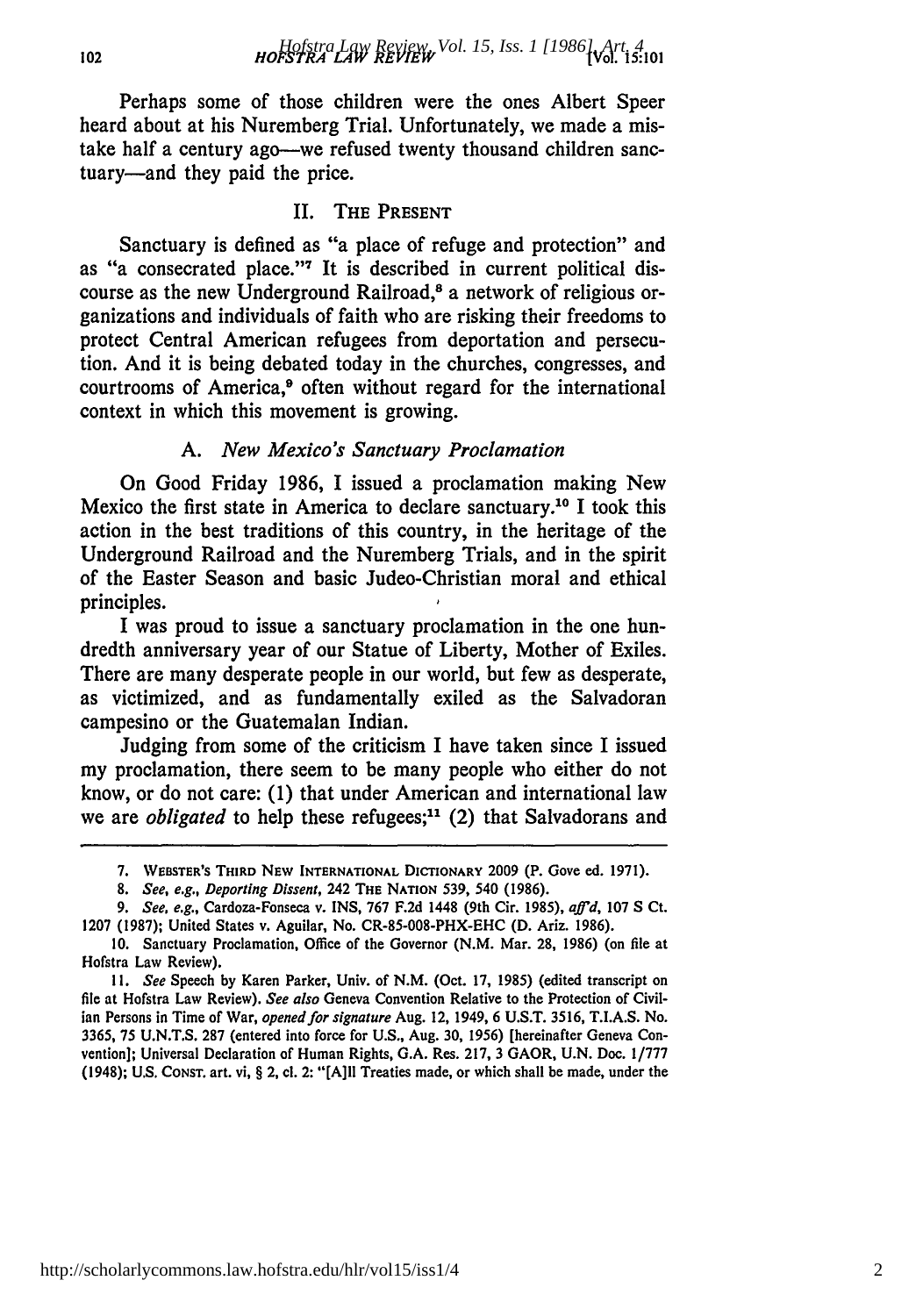Guatemalans, and even Nicaraguans until recently, are among the national groups most unfairly treated by our current refugee policies; $^{12}$  (3) that to send refugees fleeing civil war back to their homelands is a "grave breach" of the Geneva Conventions,<sup>13</sup> of which the United States is a signatory; and that American churches and civilians have the international legal right to offer humanitarian aid to "protected persons" fleeing civil war<sup>14</sup>--in other words, the right to offer sanctuary to Salvadorans and Guatemalans, despite protestations of the Immigration and Naturalization Service (INS).

#### *B. Support for Sanctuary*

I do not want to overestimate the criticism the Sanctuary Movement has received. The INS has accused me of promoting anarchy and of perpetrating a "cruel hoax."<sup>15</sup> Some critics have written to say I should swim back across the border or immigrate to Cuba or Nicaragua. The grand prize for racism goes to INS's regional commissioner in Los Angeles who lumps together all Hispanic immigrants as "wets,""6 and thinks anyone who speaks a language other than English ought to be investigated.17

The happy fact, however, is that, judging from the flood of communications I have received from all across this nation since Good Friday, my sanctuary proclamation has been praised by a factor of several fold. These obviously sincere messages of support reflect a deep humanitarian streak in Americans that many thought had disappeared in the 1980's.

One letter, in fact, dealt directly with the concerns of Anne Frank and Albert Speer. The letter, from a woman in Santa Fe,

17. *Id.* at B3, col. 1.

**1986l**

Authority of the United States, shall be the supreme Law of the Land . . . ."

<sup>12.</sup> *Cf.* **GENERAL** ACCT. **OFF., ASYLUM: UNIFORM APPLICATION OF** STANDARDS **UNCER-**TAIN-Few Denied Applicants Deported **15-16 (1987)** (Briefing Report to the Honorable Arlen Specter, United States Senate) (noting that "approval rates for [asylum] applicants from **El** Salvador (2 percent) and Nicaragua **(7** percent) were much lower than approval rates for applicants from Poland (49 percent) and Iran **(66** percent)").

**<sup>13.</sup>** Geneva Convention, *supra* note **11,** art. 147, at **3618, T.I.A.S.** No. **3365,** at 104, **75 U.N.T.S.** at **238.**

<sup>14.</sup> Geneva Convention, *supra* note **11,** art. 142, at 3614, **T.I.A.S.** No. **3365,** at **100,** 75 **U.N.T.S.** at 234.

*<sup>15.</sup> See Policy Is Succeeding,* Albuquerque Journal, Apr. 6, **1986,** at B2, col. **1** (Editorials) (reporting that David Vandersall, the **INS** acting regional chief, stated that "[to] lure aliens into the Land of Enchantment in search of a utopia is nothing more than a cruel hoax.").

<sup>16.</sup> *See* Izakowitz, *INS Official Criticized for 'Racist' Remark,* Ariz. Daily Star, Mar. 21, 1986, at BI, col. 1.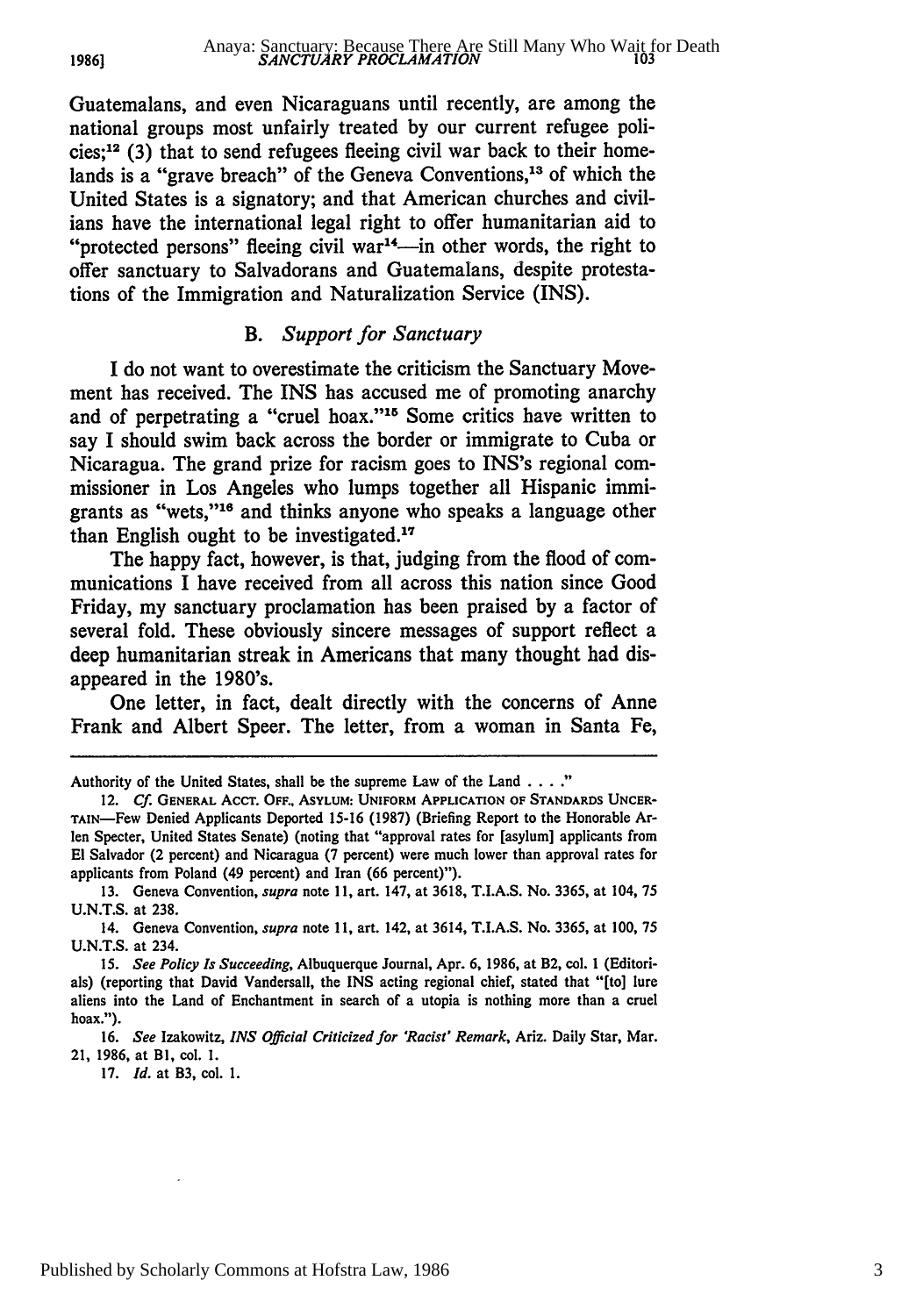thanked me for my action and went on to relate a piece of her family history: Her husband came to the United States from Italy in 1936. In 1939, his parents applied for United States visas, and were refused entry. In 1943, while her husband was fighting in the United States infantry in the Pacific, they were arrested in Italy and held for deportation to Auschwitz. Only the courage of a Catholic underground group, a sort of underground railway to the Swiss border, saved their lives.

Such a letter is obviously extremely gratifying. What is clear from all the letters I have received, and all the interviews I have given, though, is that neither supporters nor detractors fully understand the fundamental questions surrounding the sanctuary issue. Opponents, for example, never address three key questions: (1) Is the United States violating international and federal law by deporting Salvadorans and Guatemalans back to their homelands?, (2) Does the current application of American refugee policy discriminate against Central Americans?, and (3) Do the Geneva Conventions protect the right of American citizens to offer humanitarian aid to these refugees?

The answer to all three questions is an unequivocal "yes."

#### *C. The Sadness*

Sadly, the United States is ignoring its own international treaties and its obligations under the Geneva Conventions.<sup>18</sup>

Sadly, the Refugee Act of **1980,19** which was supposed to protect refugees fleeing "authoritarian" regimes equally with refugees fleeing "totalitarian" regimes, has been distorted by the current administration to reflect cold war biases.20 Citizens of Communist countries are favored in American asylum practice while those fleeing equally oppressive, although politically more palatable, regimes are virtually barred.<sup>21</sup>

Sadly, American refugee policy is being reflected through an ideological prism, with this bottom-line result: If you are fleeing a regime that the current administration does not like, your chances of

21. *Id.* at 216.

**<sup>18.</sup>** See supra notes 11 & **13** and accompanying text.

<sup>19.</sup> Refugee Act of 1980, Pub. L. No. 96-212, 94 Stat. 102.

<sup>20.</sup> *See* Letter from Rep. Romano L. Mazzoli to Pres. Ronald Reagan (Sept. 27, 1985), reprinted *in* 131 **CONG.** REc. H9307, H9308 (daily ed. Oct. 29, 1985).

Generally, "totalitarian" refers to left-wing or Marxist regimes and "authoritarian" refers to right-wing regimes such as those in Haiti, Guatemala, and El Salvador. *See* G. Loescher & **J.** Scanlan, *supra* note **3,** at 208.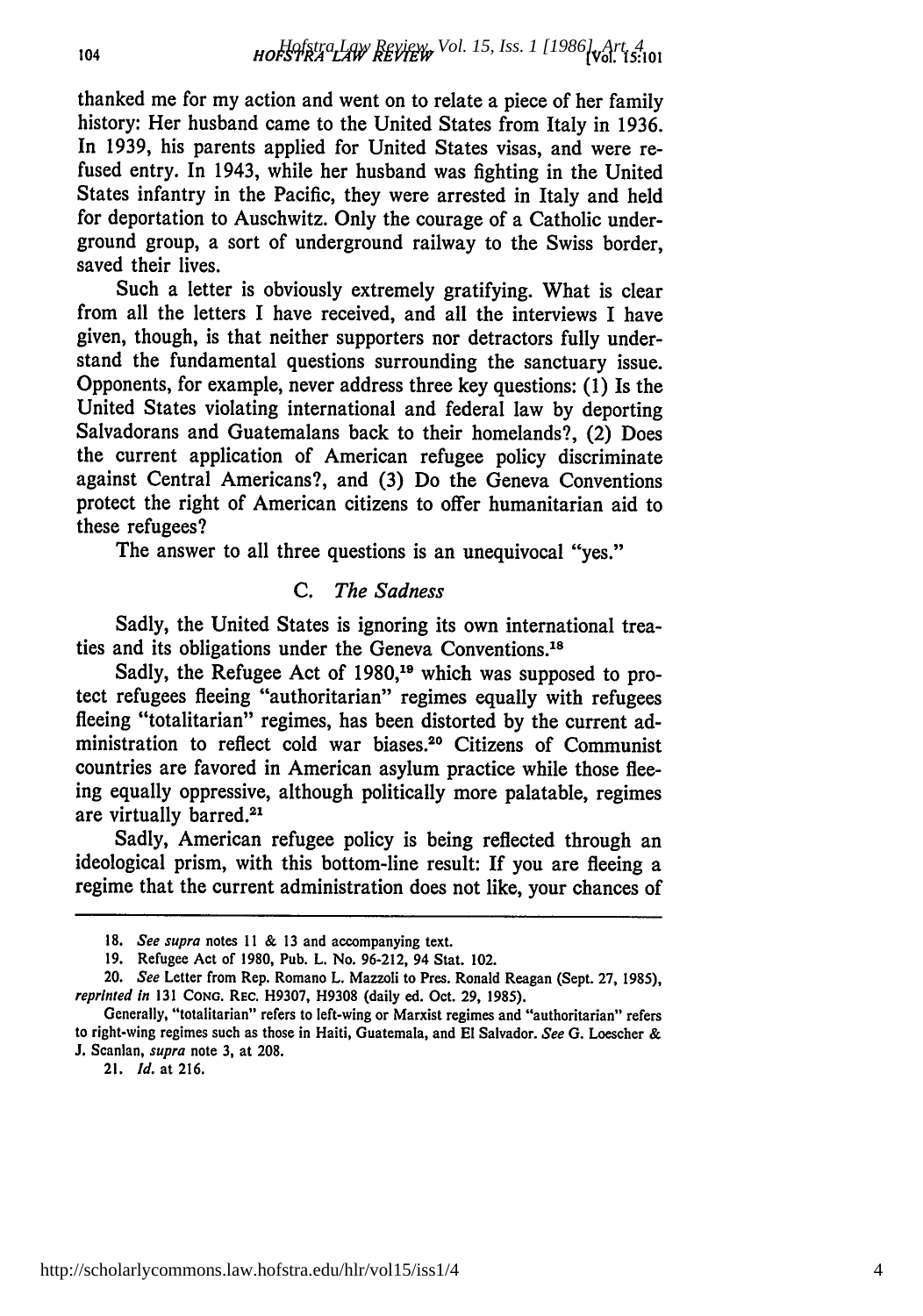being allowed to stay in the United States are very good; if you are fleeing a regime that the current administration likes, your chances of being granted asylum are slim to none.

#### III. **THE COLD WAR AND** DISCRIMINATION

Consider the conclusion of Gil Loescher and John A. Scanlan, former consultants to the Select Commission **on** Immigration and Refugee Policy:

Pursuing policies forged in the crucible of the cold war, the United States has grown accustomed to regarding only the opponents of Communism as deserving of rescue. In the current restrictionist era, that belief has translated into an asylum policy totally at variance with the spirit of America's refugee law, and totally alien to the belief that refugees are desperate people, not pawns in a global game of chess with the Soviet Union.<sup>22</sup>

The cold war focus of American refugee policy in this hemisphere means that our policies today particularly discriminate against Hispanics from El Salvador and Indians from Guatemala. Consider the following statistics for calendar year 1984, based on INS's own records:

Of all Iranians who requested asylum in this country, sixty-six percent were granted it, and forty-nine percent of all Poles were granted it. Only a mere seven percent of all requests from Nicaragua were permitted, and a pathetic two percent of Salvadoran requests were granted.<sup>23</sup>

Of all asylum applicants from Poland claiming fear of persecution because of political opinion, fifty-one percent were granted asylum. Such applicants from Nicaragua were approved at a mere seven percent rate.<sup>24</sup>

Approval rates for applicants who stated they were arrested, imprisoned, had their lives threatened, or were tortured, were sixty-four percent for Iranians, fifty-five percent for Poles, seven percent for Nicaraguans, and three percent for Salvadorans.<sup>25</sup>

These figures illustrate the bias against certain groups of Central Americans in our current refugee policy. This bias exists, and has existed throughout the current administration, despite the well-

<sup>22.</sup> *Id.* at **219.**

<sup>23.</sup> **GENERAL** AccT. **OFF.,** supra note 12, at **15.**

<sup>24.</sup> *Id.* at 21.

**<sup>25.</sup>** *Id.* at 42.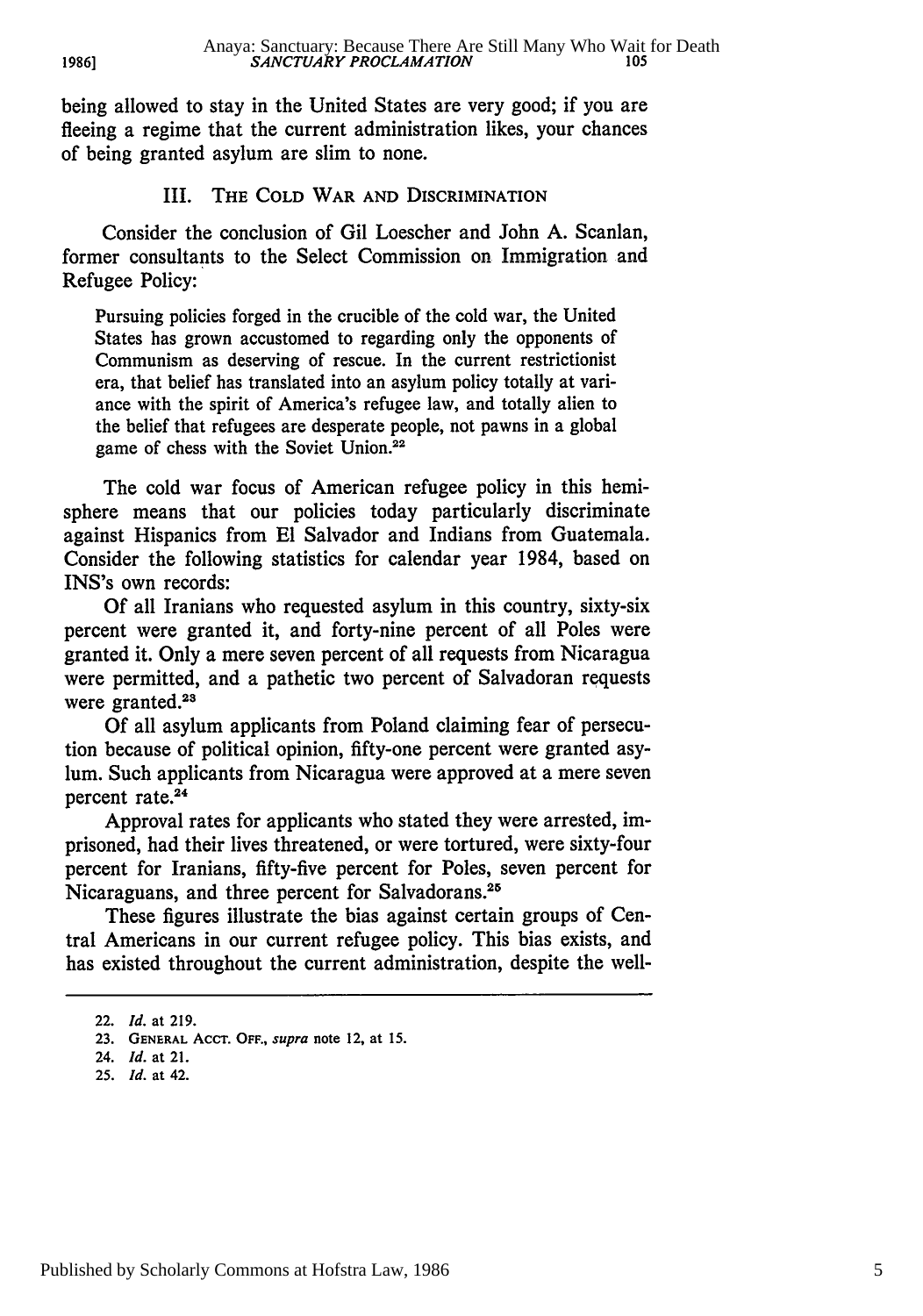documented existence of massive human rights violations in recent years in **El** Salvador and Guatemala, including death squads, torture, bombing raids, massacres, rape, and other imaginative and sick forms of persecution. 26 Between **1979** and the present, for example, an estimated minimum of **fifty** thousand Salvadorans have been assassinated, $27$  an incredible figure considering their population. This figure would translate proportionately to a United States equivalent of an astounding *two million* political assassinations.

The monthly rate of civilian deaths and disappearances in **El** Salvador did decline for a while, especially around the time of the election.28 Unfortunately, however, these deaths are again on the rise, and are now being complemented **by** deaths and casualties from an air war in the rural areas of **El** Salvador.29

The tenth anniversary issue of *Mother Jones* magazine had a relevant comment:

Low intensity [conflict] simply means that **El** Salvador doesn't make headlines in the United States anymore. It's no longer news that military and paramilitary forces still assassinate 20 or more civilians each month. When two army officers fingered even **by** the Reagan administration as death-squad leaders received promotions this year, it rated only a few paragraphs. And it's hardly even news that the Salvadoran air force regularly bombs civilians **. . . .** "The Continuing Terror"—as the respected human rights group Americas Watch titled a recent report on **El** Salvador-is an old story to the American public, numbed **by** the banality that evil acquires when it goes on without end.<sup>30</sup>

The recent persecution levels in **El** Salvador and Guatemala far outstrip the persecution levels of most of the rest of the world **by** almost any standard one would choose. Certainly there is more per-

**<sup>26.</sup>** See, e.g., **R. BONNER, WEAKNESS AND DECEIT: US. POLICY AND EL SALVADOR 55- 57** (1984); **W. LA FEBER, INEVITABLE REVOLUTIONS 259-61 (1983);** Shenk, **El** Salvador. Central America's Forgotten War, **MOTHER JONES,** July-Aug. **1986,** at **60, 62, 72;** Le Moyne, San Vicente Journal: *In* the War for *'the* People,' They Learn to Duck, N.Y. **Times,** Feb. 4, **1987,** at A4, col. **3.**

**<sup>27.</sup>** *Cf.* W. **LAFEBER,** supra note **26,** at **10** (noting that in **1980** and **1981** approximately **30,000** civilians were killed); Shenk, supra note **26,** at **72** (noting that in the last six years more than **60,000** civilians were killed); LeMoyne, supra note **26,** at A4, col. **3** (noting that more than **60,000** people have been killed in the civil war).

**<sup>28.</sup>** Shenk, supra note **26,** at 64.

**<sup>29.</sup>** *Id.* at **64-65.** *Contra* Walsh **&** O'Neill, Sanctuary: **A** Legal Privilege *or Act of Civil Disobedience?,* **FLA. BJ.,** Feb. **1987,** at **11, 15** (noting that the number of deaths is exaggerated and few civilians have been killed **by** aerial bombing in recent times).

**<sup>30.</sup>** Shenk, supra note **26,** at 62-64.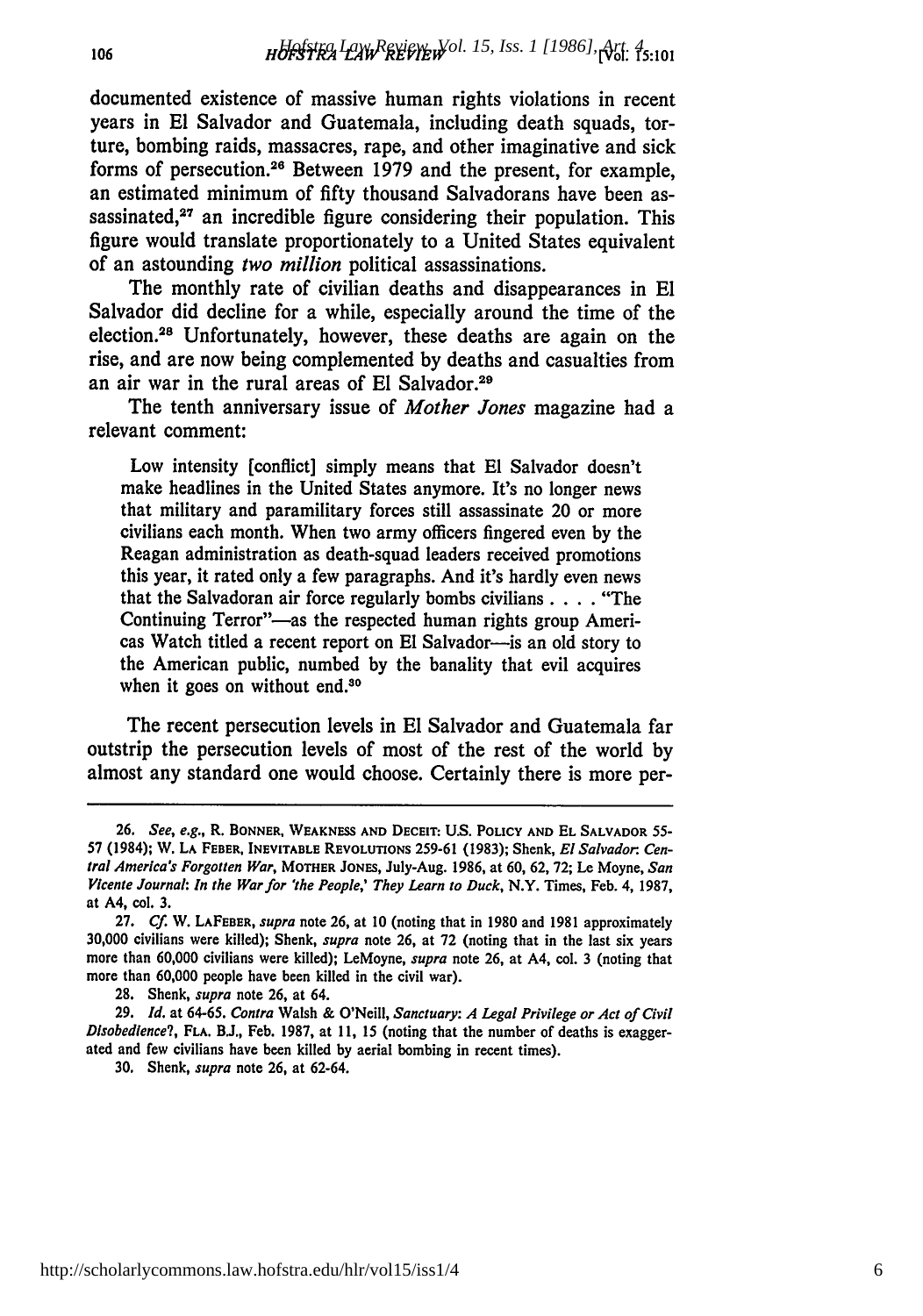secution of union members in **El** Salvador than there is of Chinese tennis players; obviously there is more persecution of Guatemalan Indians than of Russian ballet stars. Yet it is much, much easier for the tennis players and ballet stars to qualify as "refugees" than it is for the peasants and Indians.<sup>31</sup>

The rest of the world, taken as a whole, has a much easier time gaining refugee status in the United States than do Salvadorans and Guatemalans. 32 The worldwide average for asylum requests granted is between twenty and twenty-five percent<sup>33</sup>—more than *ten times* the average figures for **El** Salvador and Guatemala in recent years. There is something inherently unfair about these statistics.

United States refugee policy should: (1) be a reflection of humanitarian concerns, not foreign policy goals; (2) treat all national groups equally, not choose between those we favor, and those we deport; (3) treat different racial and ethnic groups the same; and (4) obey international and national law.

#### IV. INTERNATIONAL LAW **AND SANCTUARY**

The problem with United States refugee policy, however, is that, although international law is clear on this issue the United States is not acting in accordance with its own treaties.<sup>34</sup> The United States is a signatory to all four of the 1949 Geneva Conventions<sup>35</sup> and is supposed to adhere to the recognized international law principle of *nonrefoulement,* ie., countries must give sanctuary to a refugee whose "life or freedom would be threatened on account of his race, religion, nationality, membership of a particular social group or political opinion."<sup>36</sup>

In 1980, the United States adopted a Refugee Act<sup>37</sup> which in-

36. U.N. Convention Relating to the Status of Refugees, July 28, 1951, art. 33, 19 U.S.T. 6259, 6276, T.I.A.S. No. 6577, at 54, 189 U.N.T.S. 137, 176.

37. Refugee Act of 1980, Pub. L. No. 96-212, 94 Stat. 102.

<sup>31.</sup> *See supra* text accompanying notes **23** & 25.

<sup>32.</sup> *See supra* text accompanying notes 23-25.

<sup>33.</sup> *See supra* note 12.

<sup>34.</sup> *See supra* note 11 and accompanying text.

<sup>35.</sup> Geneva Convention for the Amelioration of the Condition of the Wounded and Sick in Armed Forced in the Field, *opened for signature* Aug. 12, 1949, 6 U.S.T. 3114, T.I.A.S. No. 3362, 75 U.N.T.S. 31 (entered into force for U.S. Feb. 2, 1956); Geneva Convention for the Amelioration of the Condition of Wounded, Sick and Shipwrecked Members of Armed Forces at Sea, *opened for signature* Aug. 12, 1949, 6 U.S.T. 3217, T.I.A.S. No. 3363, 75 U.N.T.S. 85 (entered into force for U.S., Feb. 2, 1956); Geneva Convention Relative to the Treatment of Prisoners of War, *opened for signature* Aug. 12, 1949, 6 U.S.T. 3316, T.I.A.S. No. 3364, 75 U.N.T.S. 135 (entered into force for U.S. Feb. 2, 1956); Geneva Convention, *supra* note 11.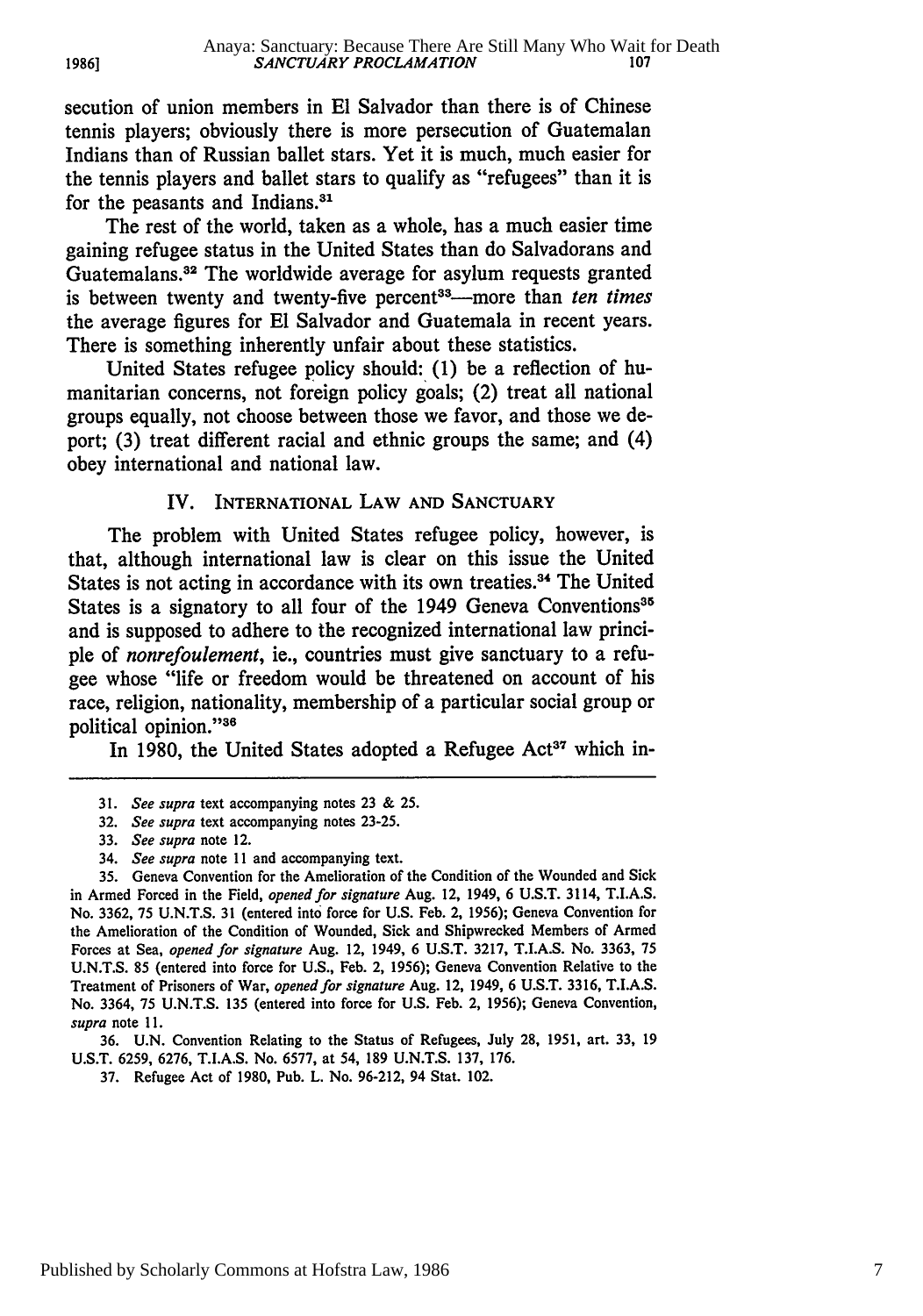cluded a definition of refugee based on the United Nations' definition: one who seeks refuge due to "persecution or a well-founded fear of persecution."38

The United States was also one of the driving forces behind the Nuremberg Trials,<sup>39</sup> which created the principles that individuals were responsible for what their national governments did, and that nations would be held responsible for humane treatment of civilians, even in time of war.<sup>40</sup> Yet when it comes time to enforce refugee policy with Salvadorans and Guatemalans, these principles go unheeded.

The argument I advance was summarized for me by Ms. Karen Parker, one of this nation's leading international and humanitarian law experts.<sup>41</sup> Ms. Parker, a nongovernmental observer for the United Nations and an observer for the El Salvador Human Rights Commission, states that, under the 1949 Geneva Conventions, it is agreed that civilians have the right to flee civil wars such as those in El Salvador and Guatemala.<sup>42</sup> These civilians are considered "protected parties" under the Geneva Conventions, with the legal right to cross borders to escape violence.<sup>43</sup>

Furthermore, civilians in the country of refuge also have the international legal right to provide humanitarian aid, such as food, shelter, and clothing—in a word, *sanctuary*.<sup>44</sup> Additionally, it is the *obligation* of the new host country *not to deport* these protected parties back to their homelands as long as hostilities continue.<sup>45</sup>

In short, since the civil wars continue in El Salvador and Guatemala, the United States violates the provisions of the Geneva Conventions every time it deports a protected party back to one of these nations. This is even more true when the original homeland nation is

**<sup>38.</sup>** *Id.* § 201(a).

**<sup>39.</sup>** R. **JACKSON, THE NORNBERG CASE** v (1947).

<sup>40.</sup> *See* W. HARRIS, **TYRANNY ON TRIAL** 496-98, 537-38 (1954).

<sup>41.</sup> Karen Parker is an associate of the International Institute of Humanitarian Law in Italy, and recipient of a dipl6me from the International Institute of Human Rights in Strasbourg, France. She currently represents three nongovernmental organizations at the United Nations, and drafts U.N. resolutions and documents on international law at the U.N. in Geneva. She has consultative status to the Economic and Security Council and is consulting attorney to the U.N. High Commissioner for Refugees. She has written numerous articles on international law, has been on many fact-finding missions to Central America, and is an attorney amicus curiae in several sanctuary cases. *See* Speech **by** Karen Parker, Univ. of **N.M.** (Oct. 17, 1985) and Affidavit of Karen Parker (both on file at Hofstra Law Review).

<sup>42.</sup> Speech by Karen Parker, supra note **11,** at 6-8.

<sup>43.</sup> *See* Speech **by** Karen Parker, *supra* note 11, at 6.

<sup>44.</sup> *Id.*

<sup>45.</sup> *Id.* at 7.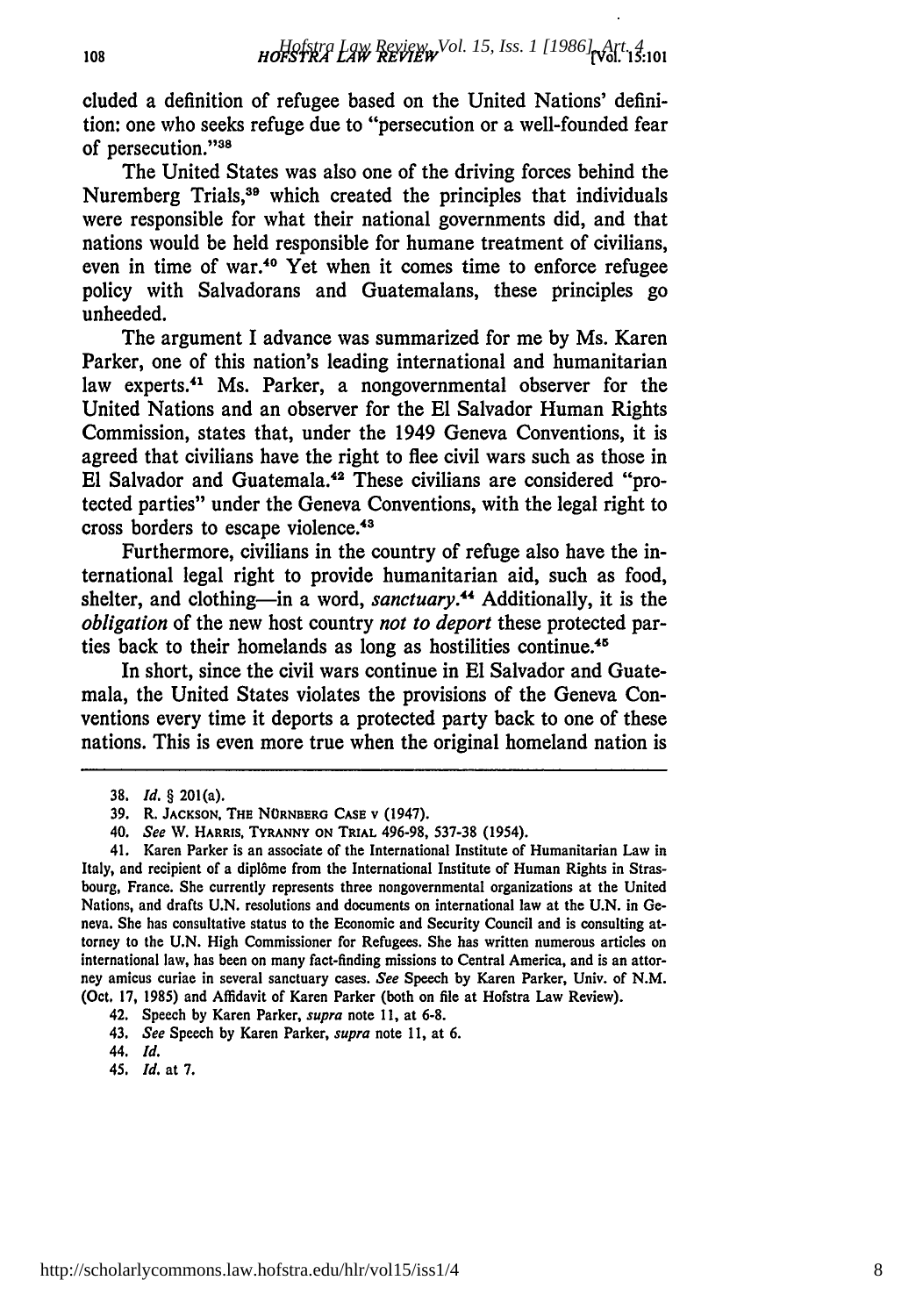known to be a massive violator of international human rights, as both El Salvador and Guatemala are.

In recent years, the United States has deported forty thousand Salvadorans<sup>46</sup>-forty thousand "grave breaches" of the Geneva Conventions. If the Salvadoran guerrillas ever followed the strategy parodied in *Doonesbury,47* invaded the U.S. through Brownsville, Texas, and took over the county, these "grave breaches" might have a different name: they might then be known as "war crimes. **"**

You will never see this international law argument discussed by any of the opponents of sanctuary, because they have no way to counter it.

Unfortunately, even as this nation celebrates the one hundredth anniversary of Ms. Liberty, it is violating its own treaties to the detriment of some of the most defenseless peasants in the world. This is not something I am proud of. It is not something that I believe most Americans would be proud of, if they knew about it. It is something that my sanctuary proclamation was intended to help change, by creating a national debate on the Central American refugee/sanctuary issue. And it is a situation that the legal profession can help illuminate for all American citizens.

I believe that most American citizens are humane and compassionate. I believe that most Americans support aiding those in need, and treating all refugees equally. I believe that most Americans would agree that this county, of all countries, should not be violating international law.

We need to change refugee policy as currently administered.

#### *A. The Current Debate*

The current debate about sanctuary is sterile, and pitched at too low a level. The INS and other Sanctuary opponents are clouding the issue and blurring the distinction between illegal immigrants and bona fide refugees, while knowing full well there is a difference. Immigration for economic reasons is one thing; self-imposed exile because of a well-founded fear of persecution due to race, color, religious beliefs, national origin, political opinion, or social class is a far different activity that is protected by law and must be defended.<sup>48</sup>

In a recent meeting in my office, INS regional officials from Dallas, **El** Paso and Albuquerque openly admitted that they receive

**1986]**

<sup>46.</sup> *Id.*

<sup>47.</sup> **G.** Trudeau, Doonesbury (nationally syndicated political cartoon).

<sup>48.</sup> *See* Refugee Act of **1980, Pub. L.** No. **96-212,** 94 Stat. 102.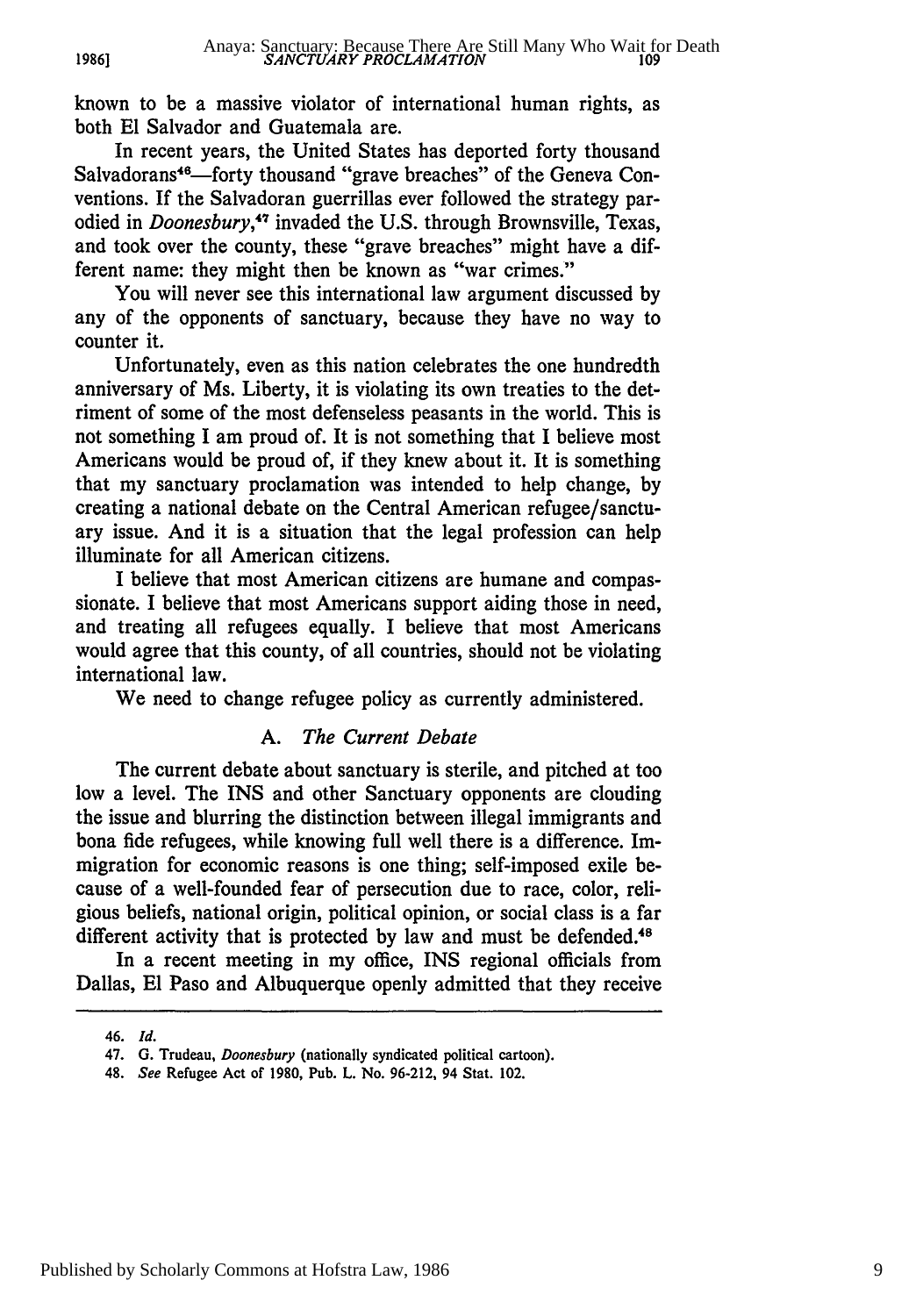their directives from Washington, **D.C.,** and more specifically, from the U.S. State Department. The Reagan administration has frequently granted extended voluntary departure status to refugees entering the United States from countries with Marxist regimes, such as Poland,<sup>49</sup> because it is presumed that they will be subjected to persecution if they are deported. Central Americans, on the other hand, are presumed to be "economic migrants" and each one must meet the impossible task of providing on a case by case basis that they will be persecuted if returned to their homeland.<sup>50</sup> I believe the same logic of persecution should apply to Central American refugees as to those from countries such as Poland.

If the question is whether or not sanctuary activists are violating the mistaken interpretation of law by bureaucrats at the INS or the current administration, then the answer is clearly yes. The sanctuary activists openly admit this "violation." But if the question rises to the next higher level, and becomes whether or not sanctuary activists are disobeying international law, while INS officials are enforcing it, then the answer becomes no--and it is this question which should dominate the discussion. American citizens have the right, not to mention the obligation, to obey international law; that is one of the lessons of Nuremberg.

History will vindicate the sanctuary movement. History almost always vindicates those who risk their freedoms on behalf of moral principles, dispite the objections of government officials who are "just doing their jobs."

Where would we be today if Raoul Wallenberg had waited for German immigration officials to agree to allow Jews to leave Europe? Where would we be today if Harriet Tubman had waited for Confederate bureaucrats to change the slave laws? Where would we be today if Martin Luther King had waited for southern bus companies to cancel Jim Crow?

Government bureaucrats, police officials, reactionary politicians, and media mouthpieces for the status quo always criticize agents of change. They always argue that they are moving too fast, that they should obey the law, that they should petition their leaders for redress rather than go to jail. But the Martin Luther Kings, and the sanctuary movement activists of today, cannot wait while people are persecuted. They cannot wait for government officials to obey inter-

**<sup>49.</sup> G. LOESCHER & J. SCANLAN,** supra note 3, **at 196.**

*<sup>50.</sup> Id.* **at 188-93.**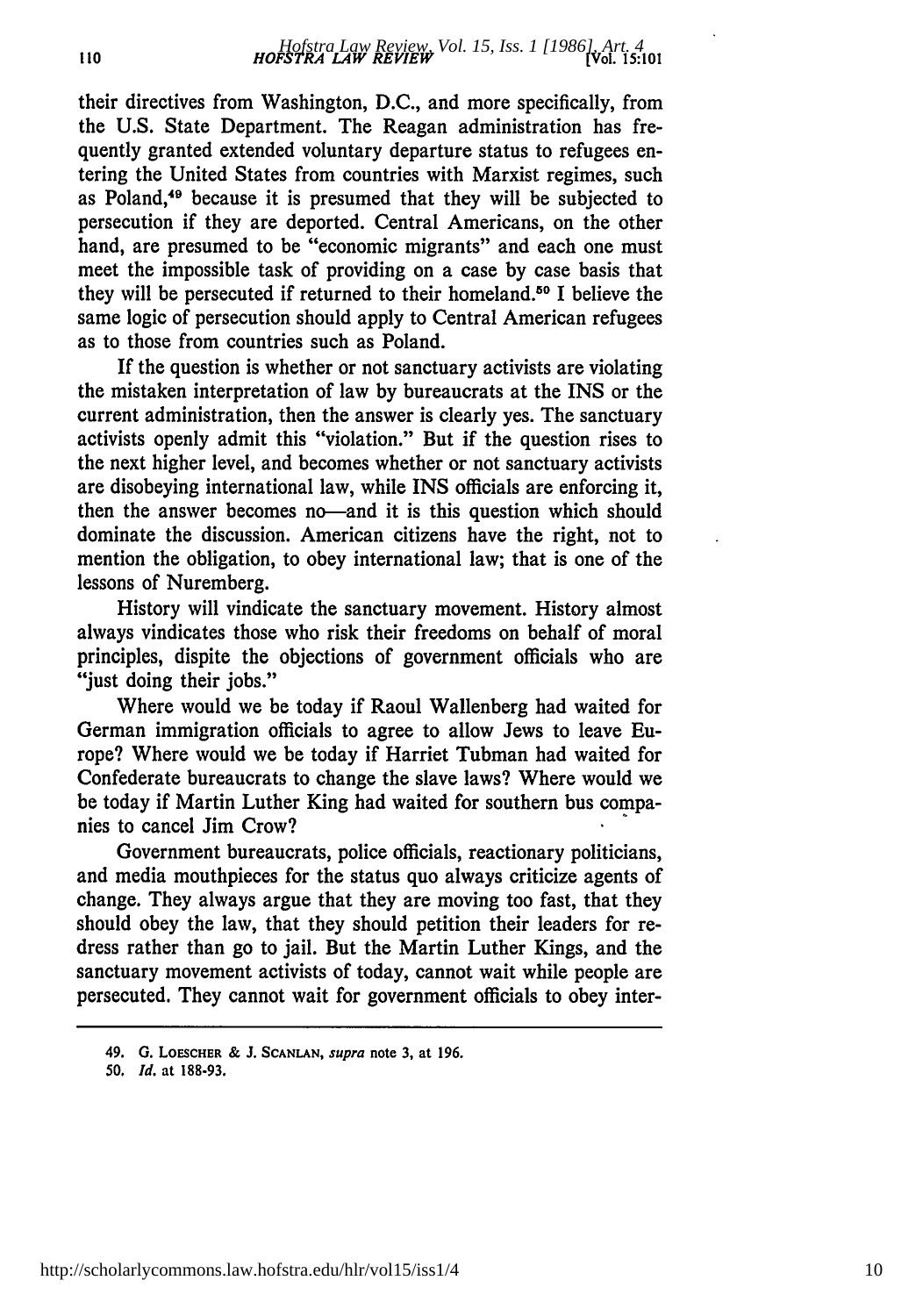national law. They act on faith, nonviolently, on behalf of their neighbors, knowing that history will vindicate them.

The problem is that the vindication often does not come fast enough to avoid jail terms, government harassment, public defamation, and even martyrdom. That is where sympathetic politicians and the legal profession come in; the case has to be made that it is our federal government that is breaking the law, not the sanctuary movement. It is time to educate the American public to the responsibilities of international law. It is time to act before a Jim Corbett,<sup>51</sup> or a Reverend John Fife,<sup>52</sup> or a Darlene Nicgorski<sup>53</sup> becomes a martyr.

Sanctuary leaders have already seen their churches infiltrated by United States government agents,<sup>54</sup> as if they were the Ku Klux Klan. They have already found their files confiscated,<sup>55</sup> as if this were the McCarthy era. They have already found their private conversations wiretapped,<sup>56</sup> as if they were the Mafia. All this in the United States of America.

And now eight of them have been convicted of felonies<sup>57</sup> in a trial in which international law was not even allowed into testimony.

Why? So that the current administration could pretend that the one million Salvadorans and Guatemalans who are currently refugees<sup>58</sup> are *all* only economically motivated. So that refugee policy, which Americans assume is based on humanitarian concerns, can remain a tool of the cold war.

#### *B. Time for Change*

It is time for a change. It is time to observe that if the Miami District Director of the INS has the right to decide, unilaterally, not to deport Nicaraguans due to possible persecution,<sup>59</sup> then the INS

55. *Sanctuary, supra* note 53, at 22, 24.

58. *See* G. LOESCHER **& J. SCANLAN,** *supra* note 3, at 215.

**1986]**

<sup>51.</sup> Jim Corbett is a charter member of the sanctuary movement and was one of the three acquitted defendants in United States v. Aguilar, No. CR-85-008-PHX-EHC **(D.** Ariz. 1986). Medvesck, *Sanctuary Convictions: Law Over Justice,* **THE CHRISTIAN CENTURY** 541 (1986).

<sup>52.</sup> Rev. John Fife is one of eight convicted defendants in United States v. Aguilar, No. CR-85-008-PHX-EHC (D. Ariz. 1986). *No Sanctuary for Sanctuary,* **US.** NEws & WORLD RaP., May 12, 1986, at **10.**

<sup>53.</sup> Sister Darlene Nicgorski is one of eight convicted defendants in United States v. Aguilar, No. CR-85-008-PHX-EHC (D. Ariz. 1986). *See* Medvesck, *supra* note **51;** *Sanctuary,* **THE** NEw YORKER, June 30, 1986, at 22-23.

<sup>54.</sup> G. LOESCHER **& J. SCANLAN,** *supra* note 3, at 218.

<sup>56.</sup> G. LOESCHER **& J. SCANLAN,** *supra* note 3, at 218.

<sup>57.</sup> United States v. Aguilar, No. CR-85-008-PHX-EHC (D. Ariz. 1985).

<sup>59.</sup> *See* Magnuson, *Double Standard for Refugees?,* TIME, Apr. 28, 1986, at 34.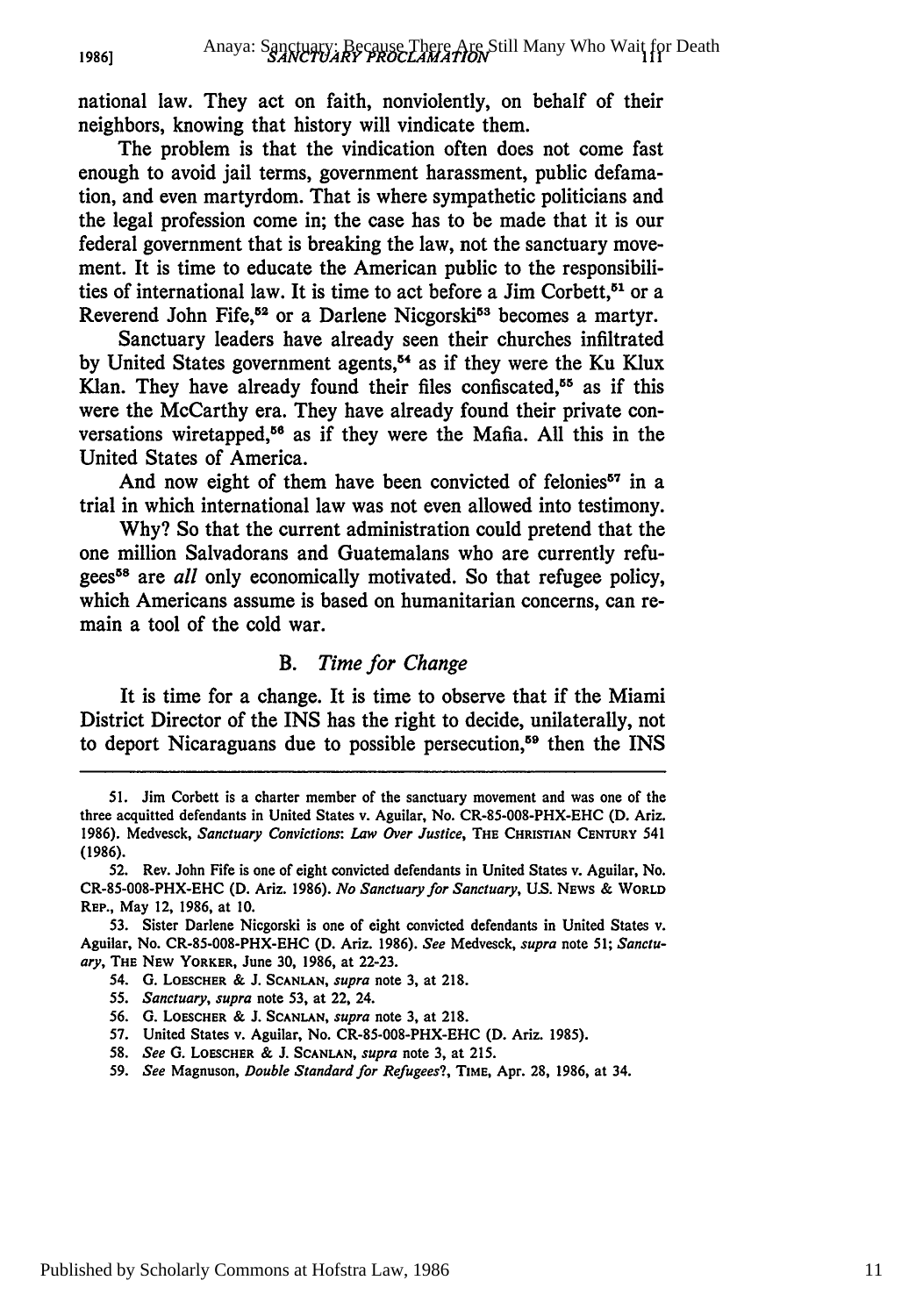District Directors in Dallas and Los Angeles have that same right not to deport Salvadorans and Guatemalans due to known persecution, a right they should now exercise.

The current situation evidences a double standard. First, it is unfair that Nicaraguans get special treatment<sup>60</sup> which Salvadorans and Guatemalans are denied. Second, it is wrong that an INS District Director can provide refuge to his chosen victims, while the federal government prosecutes church people who offer sanctuary to even more desperate refugees.<sup>61</sup>

**Why** is it that over ninety percent of all refugees granted asylum **by** the United States since World War II have come from Communist nations?<sup>62</sup> Why is the current administration implementing American refugee law to continue its bias toward refugees from Communist nations?<sup>63</sup>

The interpretation of the Refugee Act of **1980** is supposed to hinge upon subjective as well as objective facts.<sup>64</sup> In other words, it is relevant if a refugee from **El** Salvador feels that he or she may be persecuted if deported. In fact, the Court of Appeals for the Ninth Circuit has already ruled that, in order to qualify a person as a refugee, the phrase, "a well-founded fear of persecution," which is part of the Refugee Act of **1980,** requires only: **(1)** a subjective belief on the part of the person that he or she would be persecuted if returned home; and (2) that the fear have a sufficient objective basis to be considered to be well-founded.<sup>65</sup>

In my opinion, a typical Salvadoran or Guatemalan would almost automatically meet this standard.

Yet the INS continues to invoke a much harsher rule, the "clear probability" standard, which means the person must prove there is better than a **fifty** percent chance of persecution if deported. The

64. Either the objective "persecution" or the subjective "well-founded fear of persecution" can make an individual a "refugee" under the terms of the Act. Refugee Act of **1980,** Pub. L. No. **96-212,** § 201(a), 94 Stat. 102.

**65.** Cardoza-Fonseca v. INS, **767 F.2d** 1448, **1452-53** (9th Cir. **1985),** *affd,* **107 S.** Ct. **1207 (1987).**

**<sup>60.</sup> Id.**

**<sup>61.</sup>** *Id.*

**<sup>62.</sup> G.** LOESCHER **& J. SCANLAN,** *supra* note **3,** at xviii.

**<sup>63.</sup>** *See Id.* at 215 (The Presidentially-determined refugee quota has continued to favor refugees from Communist countries. Although millions of people have fled from **El** Salvador, Guatemala, Afghanistan, and Ethiopia in recent years, the **U.S.** quotas for **1986** were for no more than **3,000** refugees from Latin America, **6,000** from the Middle East, **3,000** from **Af**rica, but **55,000** from the Soviet Union, Eastern Europe, and Indo-China); Magnuson, *supra* note **59,** at 34.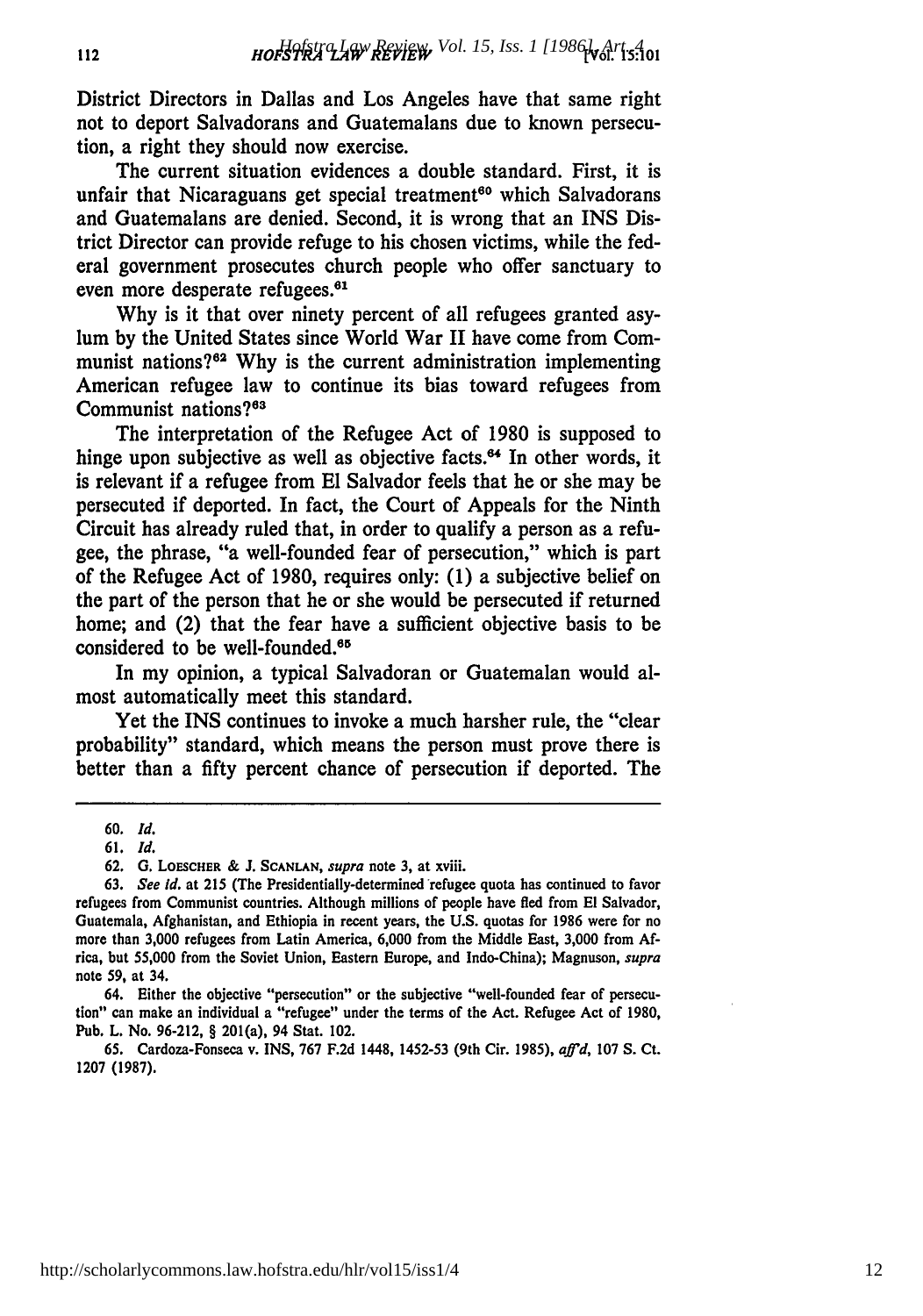INS has refused to adopt the more generous standard above, even after it was upheld by the courts.<sup>66</sup> This arrogance prompted the Ninth Circuit, in *Cardoza-Fonseca,* to note pointedly that "[i]n this respect the Board [of Immigration Appeals] appears to feel that it is exempt from the holding of *Marbury v. Madison* . . . and not constrained by circuit court opinions."<sup>67</sup>

It is time to call off the federal government's war on the sanctuary movement. We do not need the FBI infiltrating our churches and INS agents spying on our citizens. It is not good for our country, and it is not good for the continuing legitimacy of our democratic system of government.

It is time to pass the Moakley/DeConcini<sup>68</sup> bill currently pending in Congress. This critical bill would grant Salvadorans extended voluntary departure status until hostilities cease.<sup>69</sup> The bill, however, should be amended to include Guatemalans, Nicaraguans, and Hondurans as well. As long as the United States is involved in supporting continuing, and even widening, wars in Central America, we must fulfill our obligation to ease the lives of the refugees created by those conflicts. Such an act of compassion would be new only for Central Americans. The United States has offered extended voluntary departure status<sup>70</sup> to Poles, Afghans, Lebanese, Cubans, Chileans, Ugandans and others;<sup>71</sup> it is time for Salvadorans and Guatemalans to join this group.

#### *C. Time for Remembrance*

Finally, it is time to remember Anne Frank, and the brave Dutch people who hid her for years and went to concentration camps for trying to save her life. It is time to remember Martin Luther King. It is time to remember Harriet Tubman, and two hundred and fifty years of slavery, and the Underground Railroad to Canada.

**1986]**

**<sup>66.</sup>** See, e.g., Cardoza-Fonseca v. **INS, 767 F.2d** 1448, **1451-53** (9th Cir. **1985),** *affd,* **107 S.** Ct. **1207 (1987).**

**<sup>67.</sup>** Cardoza-Fonseca v. **INS, 767 F.2d** 1448, 1454 (9th Cir. **1985),** *affd,* **107 S.** Ct. 1207 (1987).

<sup>68.</sup> H.R. 822, 99th Cong., **1st** Sess., **131 CONG.** REc. H216 (daily ed. Jan. **30,** 1985); S. **377,** 99th Cong., **1st** Sess., **131 CONG.** REC. **S1028** (daily **ed. Feb. 5,** 1985).

**<sup>69.</sup>** S. **377,** *supra* note **68;** H.R. **822,** *supra* note **68** ("to provide for the temporary stay of detention and deportation of certain Salvadorans").

**<sup>70.</sup>** "'[E]xtended voluntary departure' [is] a more neutral status than 'political refuge.' 'Extended voluntary departure' makes the United States a temporary haven when immediate repatriation is unsafe." **131 CONG.** REc. **S1030** (daily ed. Feb. **5,** 1985) (quoting the Minneapolis Star & Tribune, Jan. **26,** 1985).

**<sup>71.</sup>** *Id.*